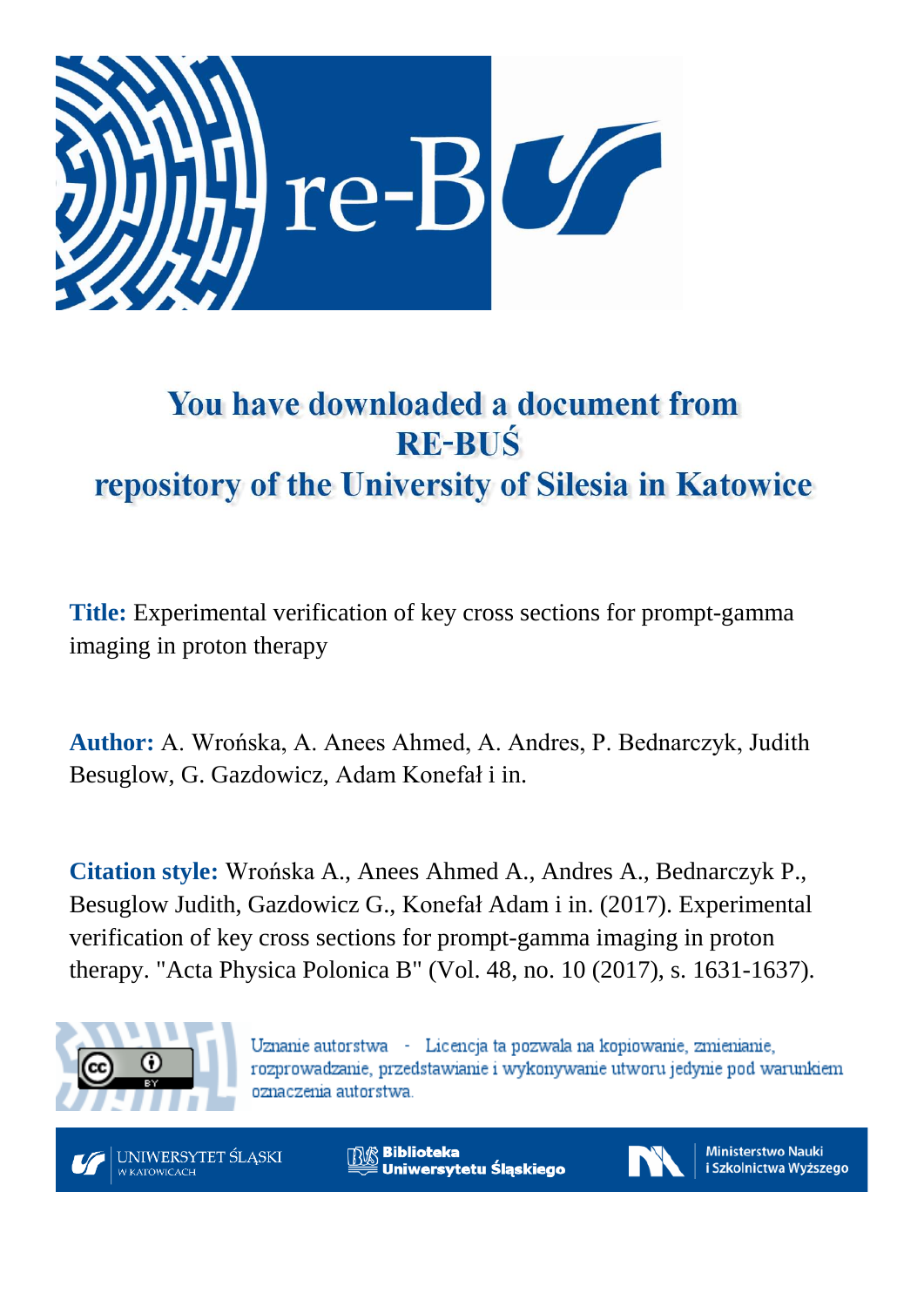## EXPERIMENTAL VERIFICATION OF KEY CROSS SECTIONS FOR PROMPT-GAMMA IMAGING IN PROTON THERAPY∗

A. Wrońska<sup>a</sup>, A. Anees Ahmed<sup>a</sup>, A. Andres<sup>b</sup>, P. Bednarczyk<sup>c</sup> J. Besuglow<sup>b</sup>, G. Gazdowicz<sup>a</sup>, K. Herweg<sup>b</sup>, R. Hetzel<sup>b</sup> J. KASPER<sup>b</sup>, L. KELLETER<sup>b</sup>, A. KONEFAŁ<sup>d</sup>, P. KULESSA<sup>c</sup> K. LAIHEM<sup>b</sup>, J. LEIDNER<sup>b</sup>, A. MAGIERA<sup>a</sup>, K. RUSIECKA<sup>a</sup> D. Stachura<sup>a</sup>, A. Stahl<sup>b</sup>, M. Ziebliński<sup>c</sup>

<sup>a</sup>The M. Smoluchowski Institute of Physics, Jagiellonian University Kraków, Poland

<sup>b</sup>RWTH Aachen University, Aachen, Germany <sup>c</sup>The H. Niewodniczański Institute of Nuclear Physics, PAN, Kraków, Poland <sup>d</sup>Department of Nuclear Physics and Its Applications, Institute of Physics University of Silesia, Katowice, Poland

(Received August 21, 2017)

We present experimental investigation of cross sections for processes crucial in view of prompt-gamma imaging. The prompt-gamma rays were produced from an interaction of a proton beam with different phantom materials composed of carbon, oxygen and hydrogen. The used target setup allowed precise selection of the investigated depth in the phantom. We studied details of the dependence of prompt-gamma yields on beam energy, detection angle and elemental composition of irradiated phantom. The analysis was focused on the discrete transitions with the largest cross sections: 4.44 MeV in  ${}^{12}$ C and 6.13 MeV in  ${}^{16}$ O. The results are presented in form of profiles of the prompt-gamma yield as a function of depth. They are compared to calculations including different cross-section models. Obtained results are in agreement with the model exploiting cross-section data collected from the literature, but the comparison with the TALYS model shows discrepancies. In the latest experiment, special attention was paid to the shape of the distal fall-off. The width of that fall-off is directly linked to the resolution of prompt-gamma based methods of range verification. Preliminary results on the beam-energy dependence of this quantity are presented.

DOI:10.5506/APhysPolB.48.1631

<sup>\*</sup> Presented at the 2<sup>nd</sup> Jagiellonian Symposium on Fundamental and Applied Subatomic Physics, Kraków, Poland, June 3–11, 2017.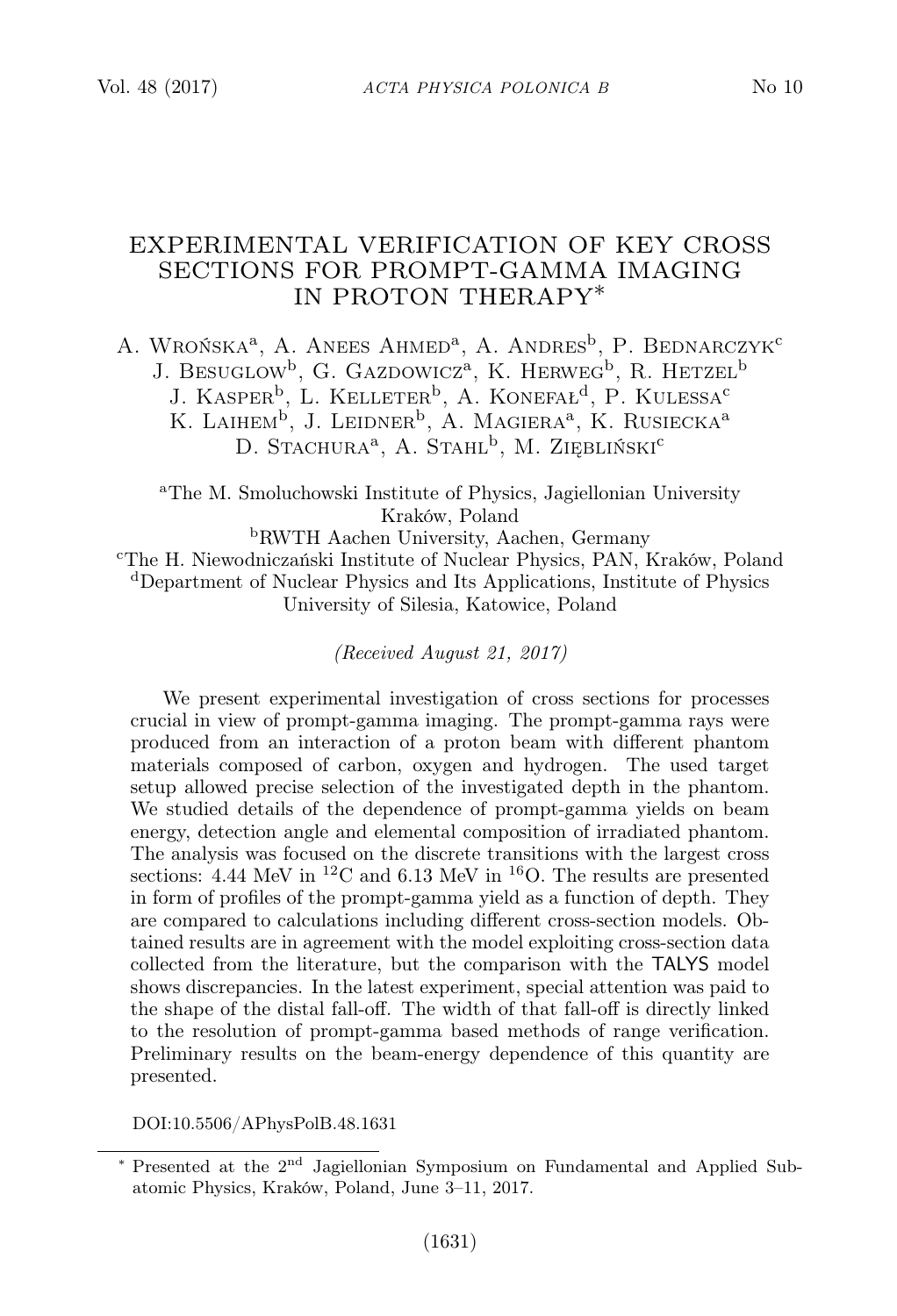## 1. Introduction

According to the findings of Eurostat and WHO, cancer is the second most common cause of death and morbidity in the European Union. The trend is unlikely to reverse in the near future. Therefore, beside development of new treatment methods, it is important to improve the methods that are currently in use. One of such methods is radiotherapy. The conventional X-ray radiotherapy was a subject of tremendous progress in recent years. Multi-field treatment plans allowed to reduce the dose delivered to the healthy tissue surrounding tumours. Despite that, in many cases, hadron therapy allows to achieve even better results. This is due to the unique character of proton beam interaction with the traversed material allowing better dose conformality as well as to larger biological effectiveness of hadron beams compared to X-rays. However, to fully exploit these features, one needs to develop methods for in vivo range verification, since hadron therapy is much more prone to errors caused by uncertainties of patient positioning, anatomical changes or translation of medical imaging into the maps of stopping power [\[1\]](#page-7-0). A family of proposed methods for range verification, such as prompt-gamma imaging, prompt-gamma spectroscopy, prompt-gamma timing, rely on the detection of prompt-gamma radiation emitted from a patient's body (for a recent review on the prompt-gamma based range verification methods, see e.g.  $[2, 3]$  $[2, 3]$  $[2, 3]$ . The radiation is produced when tissue nuclei are excited by impinging beam ions and subsequently deexcite. Those gamma quanta carry undisturbed information from their place of origin, *i.e.* interaction region. Their yield depends on the beam energy, and thus it is spatially correlated with depth in the patient with respect to the Bragg peak position (BPP). In view of the elemental composition of the human tissue, the most important processes are:  ${}^{12}C(p, p\gamma_{4.44 \text{ MeV}})^{12}C$ ,  $^{16}O(p, X\gamma_{4.44\,\text{MeV}})^{12}C$  and  $^{16}O(p, p\gamma_{6.13\,\text{MeV}})^{16}O$ . The signals of those reactions in the prompt-gamma spectra are two peaks at 4.44 MeV and 6.13 MeV. The aim of the project presented here was to study the cross sections for those processes and resulting gamma yields as functions of depth in phantoms in two experiments simulating the course of proton therapy. The results allow to verify models used in the simulation engines and offer insight into the intrinsic limitations of resolution of the prompt-gamma based range verification methods.

## 2. Experiments

After the pilot runs [\[4\]](#page-7-3), two experiments were performed to study the prompt-gamma emission. The first experiment was performed at the Heidelberg Ion-Beam Therapy Center (HIT) using a proton beam accelerated to 70.54 or 130.87 MeV kinetic energy. In this experiment, we studied the influence of the phantom elemental composition and detection angle on the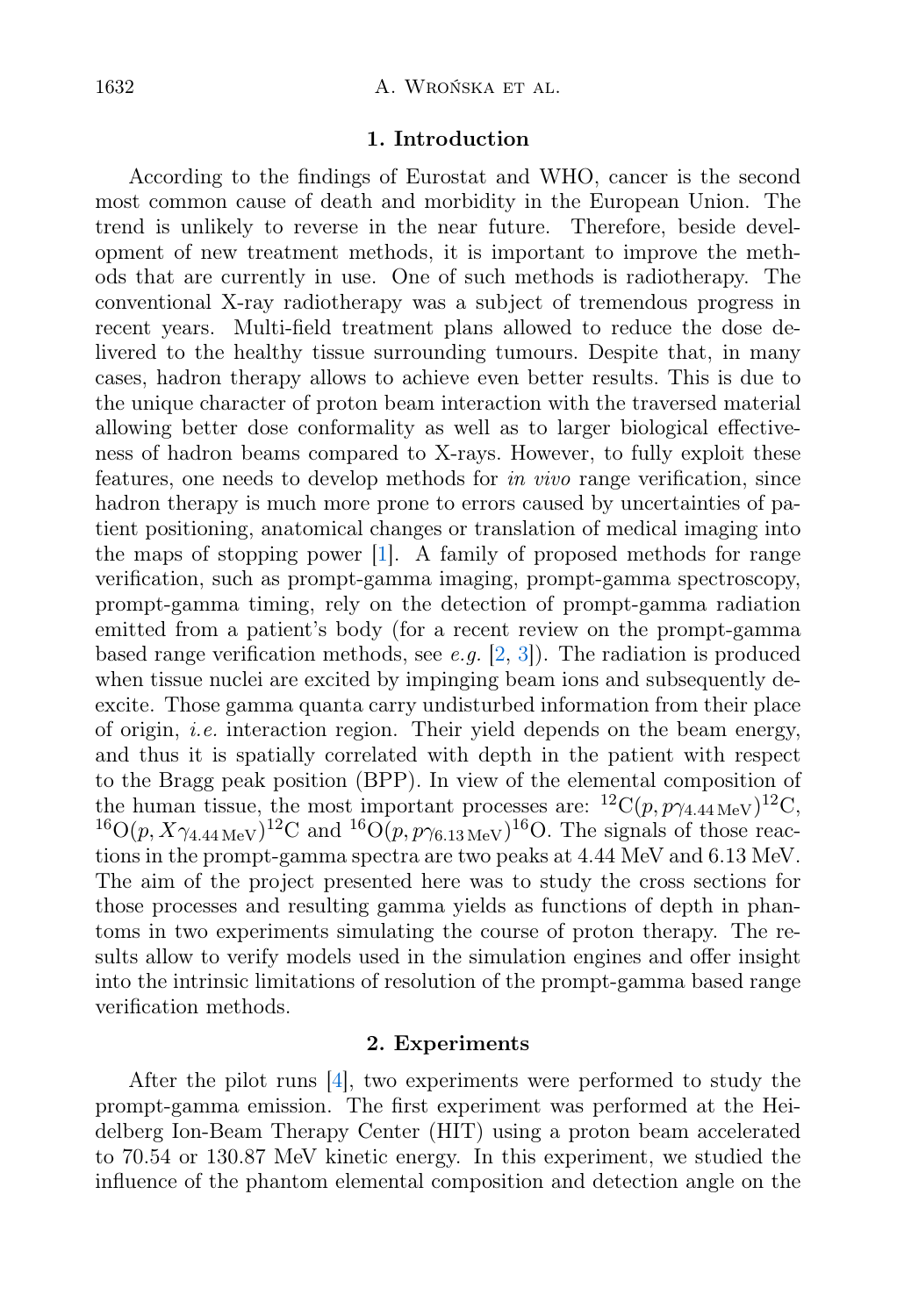shape of prompt-gamma depth profiles. The prompt-gamma depth profiles were determined for three phantom materials and two detection angles. The experiment was described in detail in [\[5\]](#page-7-4). The second experiment was performed recently at the Cyclotron Centre Bronowice (CCB) in Kraków and focused on studying the effects related to the change of beam energy. For this reason, the data were collected for the beam energies of 130, 180 and 230 MeV. At HIT, the beam was developed using a synchrotron, while CCB operates a cyclotron. This leads to slight differences in beam characteristics, e.g. its time structure. Also the beam exit from the ion pipe was different: at HIT, it was equipped with an active beam nozzle, at CCB, it was a  $50 \mu m$  titanium foil. The conditions in the performed measurement series are summarized in Table I.

## TABLE I

Overview of the conditions in the performed measurement series. Acronyms PMMA and POM stand for polymethyl methacrylate and polyoxymethylene, respectively. The atomic ratio carbon-to-oxygen for those materials is 5:2 (PMMA) and 1:1 (POM).

| Experimental | Beam energy | Detection    | Phantom             |
|--------------|-------------|--------------|---------------------|
| site         | [MeV]       | angle        | materials           |
| <b>HIT</b>   | 70.54       | $90^{\circ}$ | PMMA, graphite, POM |
|              | 70.54       | $120^\circ$  | PMMA, graphite      |
|              | 130.87      | $90^\circ$   | <b>PMMA</b>         |
|              | 130.87      | $120^\circ$  | PMMA, graphite      |
| CCB          | 130         | $90^{\circ}$ | PMMA                |
|              | 180         | $90^{\circ}$ | PMMA, graphite      |
|              | 230         | $90^{\circ}$ | PMMA, graphite      |

The experimental setup in the two beam times was similar and is schematically depicted in Fig. [1.](#page-4-0) In both cases, a high-purity germanium detector equipped with an active Compton shield was used to detect gamma radiation. In the CCB experiment, the radiation was detected also with a LaBr<sup>3</sup> scintillation detector placed opposite to the germanium detector. The data from that detector, however, are still under analysis and are not presented here. The depth from which the radiation was reaching the detector was well-defined using a multi-part phantom, in which the investigated range of depth (thin slice) is spatially separated from the rest of the phantom. The depth of interest is varied by changing the position of one of the wedges, forming the thick part of the phantom. At HIT, this movement was in the horizontal plane, while at CCB, the target setup was modified and the movement was vertical. This solution offered more space which could be used to better shield the detector from the thick part of the target. As the depth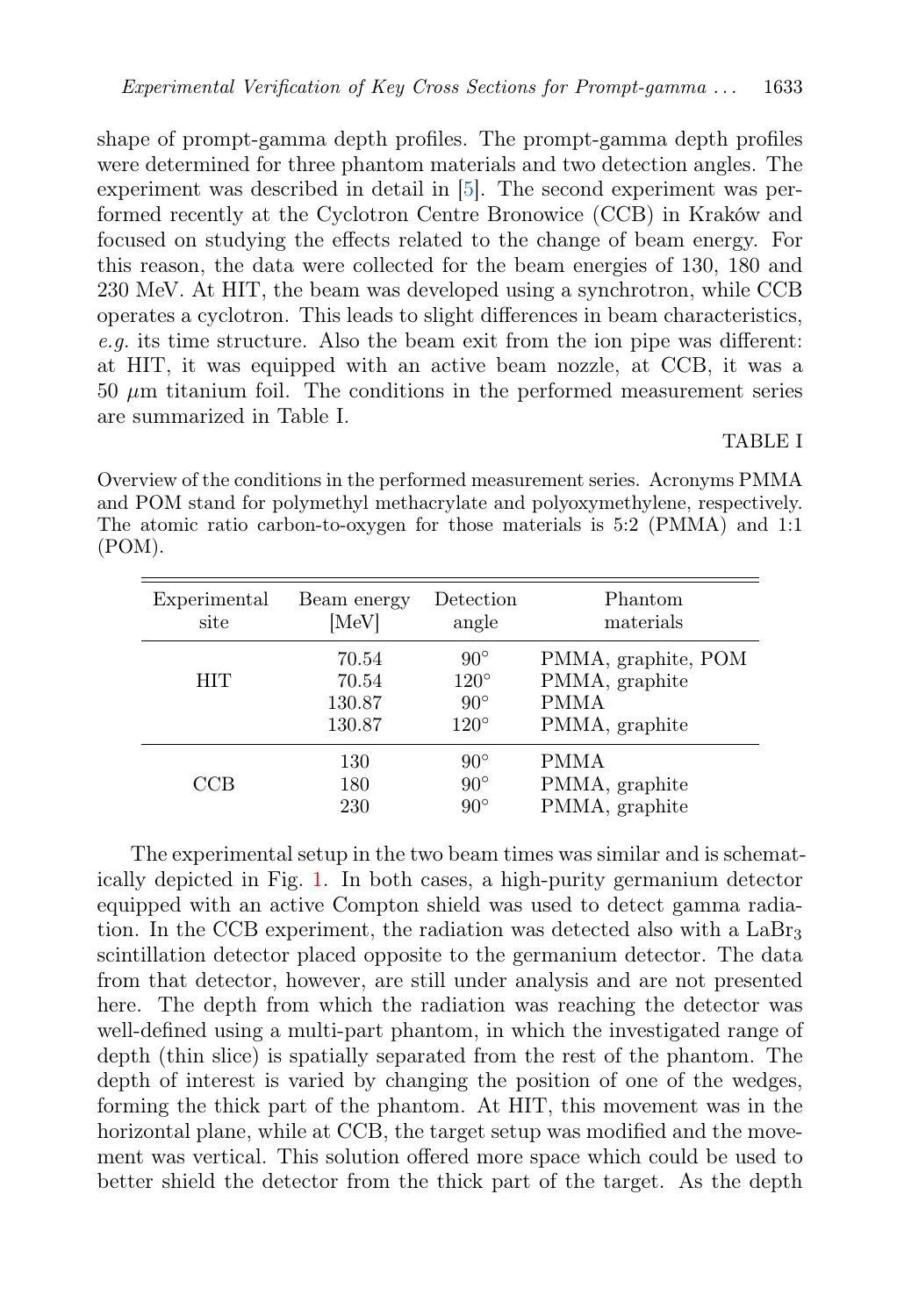range offered by the pair of wedges was insufficient to stop proton beams of higher energies  $(>180 \text{ MeV})$ , for such measurements, the wedges were supplemented with a block extension inserted upstream of the wedges. All parts of the phantom were made of the same material.



<span id="page-4-0"></span>Fig. 1. A schematic top-view of the experimental setup: (1) beam pipe nozzle/exit window, (2) beam trajectory, (3) thick part of the phantom (wedges, arrow indicates direction of motion), (4) target extension necessary for larger beam energies, (5) thin phantom slice, (6) germanium detector, (7) trajectory of protons scattered on the exit nozzle material, (8) beam current monitors, (9) lead shield.

In order to see how the prompt-gamma yield is correlated with the depth in the phantom, for each set of conditions listed in Table I, a measurement series was taken, i.e. spectra were recorded for a number of values of target thickness around the proton range. A twin series without the thin slice in place was taken each time for the purpose of background study. The analysis showed that the background level at CCB was larger than at HIT, probably due to not optimal settings of the beam guiding system before the experimental hall. At similar conditions, beam energy of 130 MeV and PMMA phantom, the signal-to-background ratio at maximum gamma emission were 3.1 at HIT and 1.8 at CCB.

Due to the small lateral dimensions of the thin slice  $(5 \times 5 \text{ cm}^2)$ , not all protons leaving the ion pipe reached the slice. The fraction depends on the thickness of material upstream of the slice and the distances between the phantom parts. This effect was studied in Monte Carlo simulations and taken into account when comparing the obtained data to model calculations. The wedge-slice distance was different in both beam times, which led to shape differences of the profiles obtained under the same conditions at both centres.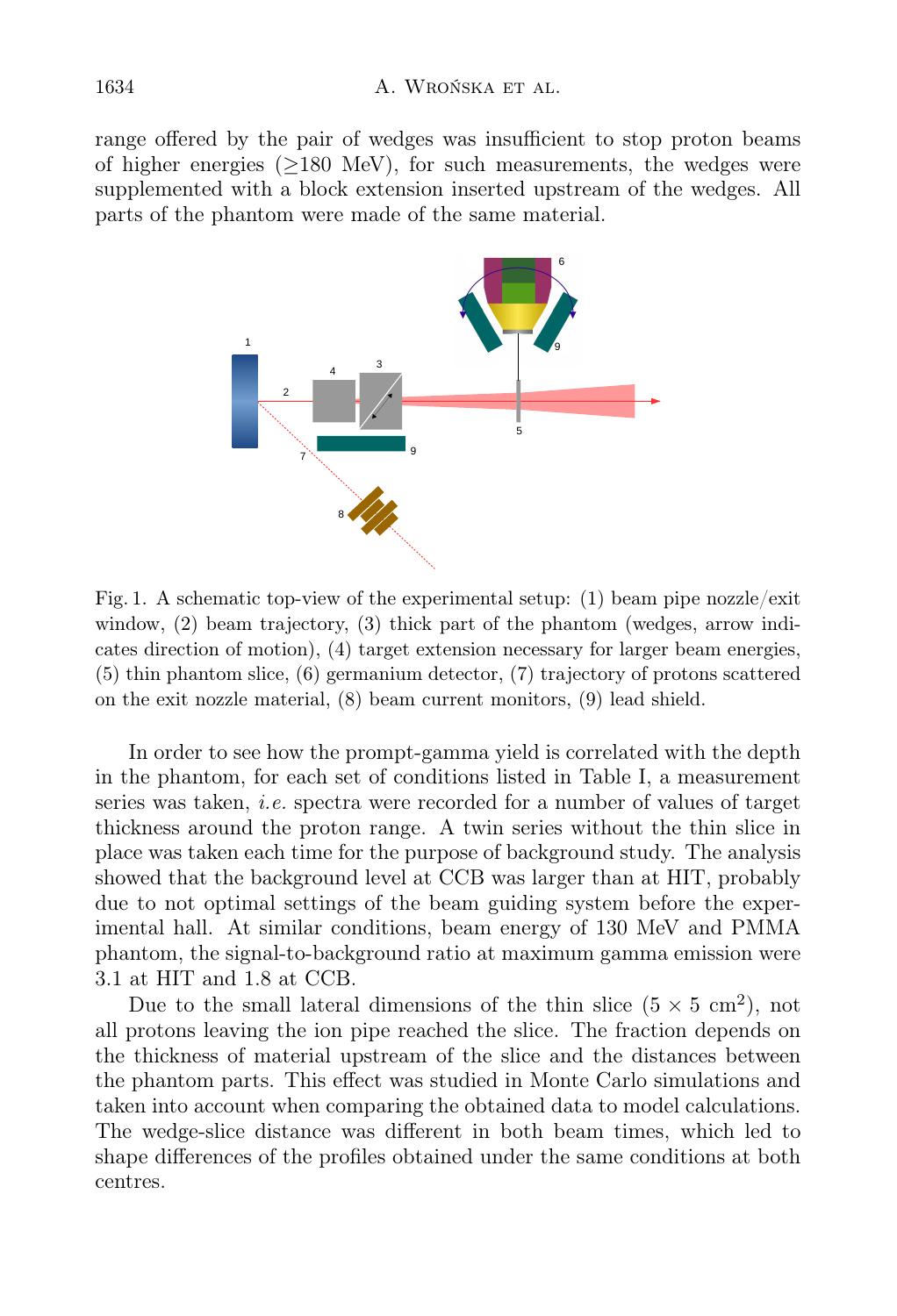## 3. Data analysis and results

In the analysis, the spectra forming a measurement series were integrated in the regions of interest, *i.e.* region of  $4.44 \text{ MeV}$  peak from carbon and 6.13 MeV peak from oxygen. The integrals, after normalization by slice thickness, detector solid angle, number of impinging protons and correction for detection efficiency, plotted against target thickness formed depth profiles for each spectral line. Subsequently a twin profile for background series is produced and fitted with a smooth function. This smoothed background profile is subtracted from the signal profile, and the outcome represents the net effect from the slice material. The profiles determined from the HIT data are presented in Fig. [2,](#page-5-0) where the horizontal axis represents target thickness divided by proton range in the given material. Experimental data points are plotted together with results of model calculations using TALYS [\[6\]](#page-7-5) cross sections as input. Although the distal fall-off in most cases is repro-



<span id="page-5-0"></span>Fig. 2. (Colour on-line) Prompt-gamma depth profiles determined in the HIT experiment compared with predictions based on the TALYS results. The black crosses represent experimental data for 4.44 MeV gammas and the black dashed lines show results of corresponding calculations based on cross sections from TALYS. The blue circles and lines refer to the results on 6.13 MeV photons (reproduced from [\[5\]](#page-7-4)).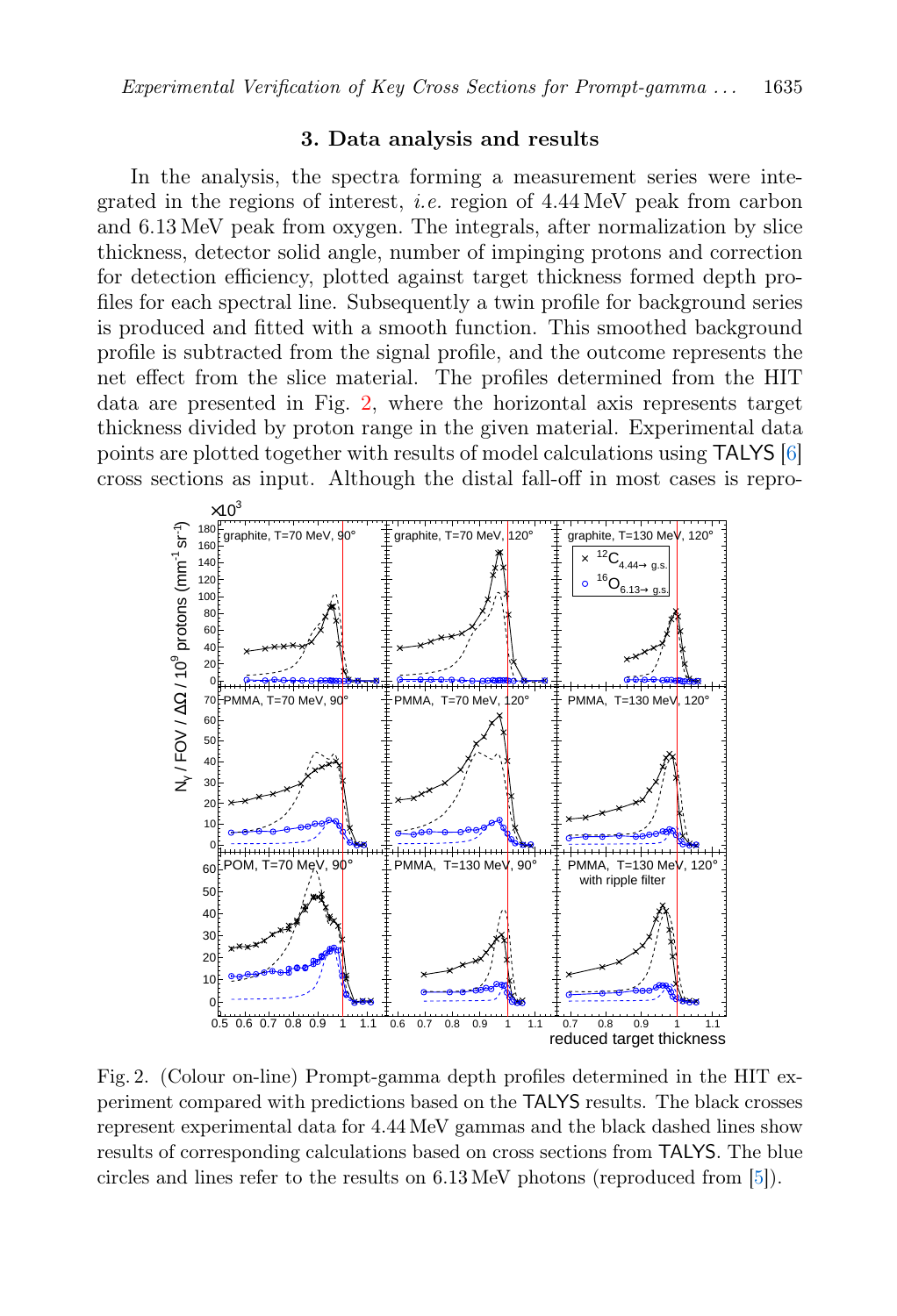duced reasonably (horizontal shift results from systematic uncertainty of data points and is common for all points within one series), large discrepancies are found farther away from the BPP, *i.e.* for larger proton beam energies. Shape analysis of the profiles suggests that the contribution from the <sup>16</sup>O( $p, X\gamma_{4.44 \text{ MeV}}$ )<sup>12</sup>C is overestimated in TALYS, the model also does not account for anisotropy in angular distribution of gamma emission. Similar comparison using available literature data for relevant cross sections as input shows better agreement (for details, see [\[5\]](#page-7-4) and references therein). However, literature data are not available in full range covered by the experiment. It can be observed in Fig. [2](#page-5-0) that the shapes of the investigated profiles depend on the phantom elemental composition.

The width of the distal fall-off is related to the smearing of the beam range resulting from energy straggling of the beam as well as from the width of the initial energy distribution of the beam. At the same time, this width determines the resolution limit which can be obtained with an ideal promptgamma imaging system. Therefore, special attention was paid to study this quantity as a function of beam energy. For this purpose, the data collected at various energies but otherwise similar conditions (PMMA phantom, 90◦ detection angle) were analysed. The corresponding profiles for the 4.44 MeV line are depicted in Fig.  $3$  (a). The fall-off width is defined as the difference of depths on which gamma yield drops from 90% to 10% of its maximal value (see Fig.  $3$  (b)). Its beam energy dependence is shown in Fig.  $3$  (c). It can be seen that while at lowest energies, the gamma yield drops steeply (on the path of about 1 mm) when protons approach the BPP, for highest energies applied in proton therapy, this happens on an about six times longer path. All structures are smeared out compared to lower energies and the maximum in the prompt-gamma profile, well visible at 70 MeV beam energy, is completely washed out.



<span id="page-6-0"></span>Fig. 3. From left to right: (a) depth profiles for the 4.44 MeV line at various beam energies (see the legend); (b) definition of the fall-off width; (c) dependence of the fall-off width from the beam energy.